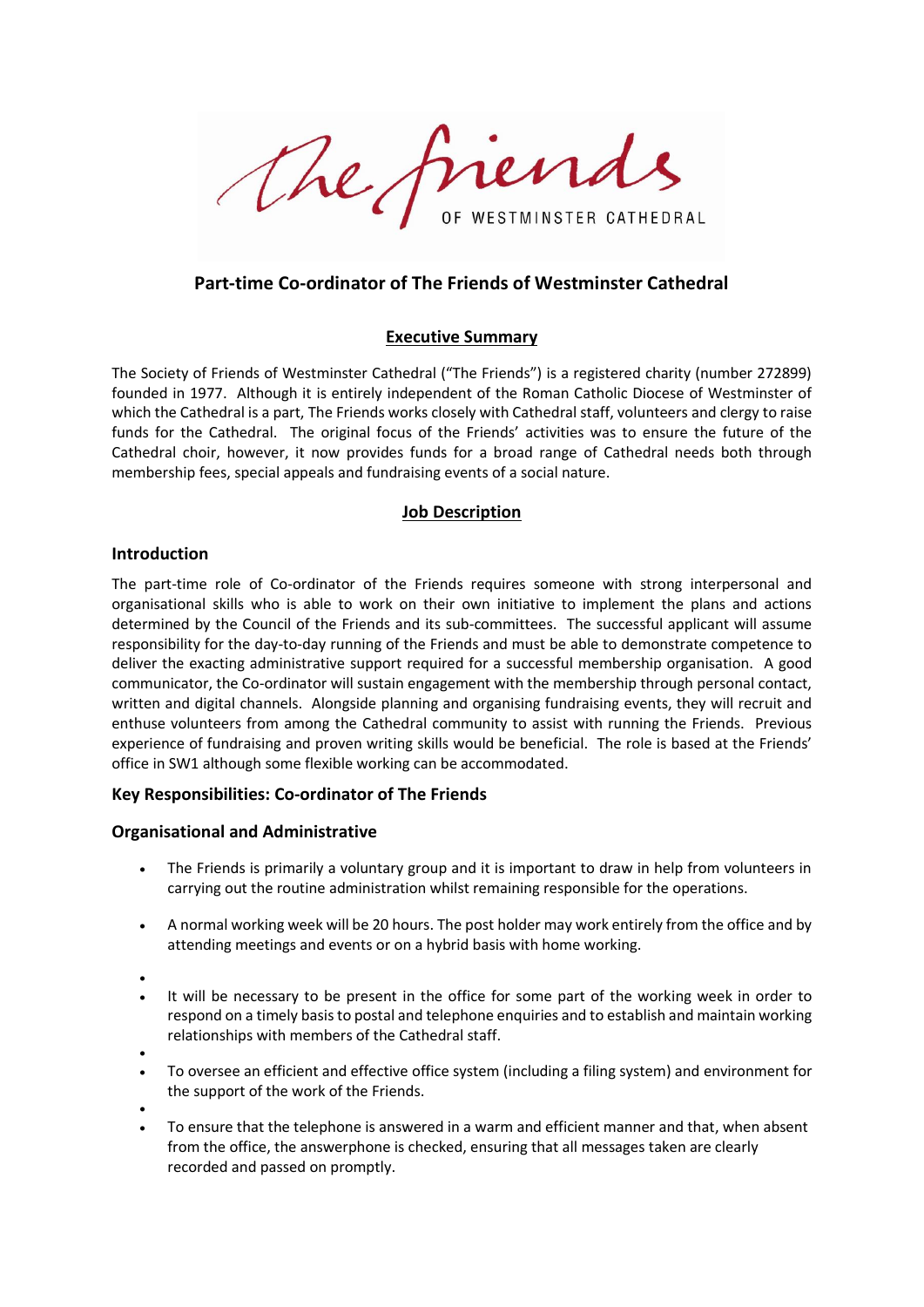- The Friends' Council, who are its charity trustees, meets quarterly and the Friends membership meets in the Annual General Meeting. These five meetings each year take place in the evening and the coordinator's duties include attendance.
- To co-ordinate the organising of Friends events with the Events committee.
- The Friends programme of events includes day trips and evening meetings and events in Westminster Cathedral Hall occasionally at the weekend. The Coordinator will ensure that the running of these events is supported either through being present with volunteers or by organising volunteers to run events.
- To oversee the maintenance of details of the membership on the database of the Friends, the Council and its Committees and communicate with these as necessary.
- To manage the monitoring of annual and standing order subscriptions, the sending of timely reminders for late payers and appeals to lapsed members to re-join.
- To monitor appeal revenues for the Friends.
- To work with the Development Committee in developing and implementing a strategy for increasing the membership. The committee members will carry out the majority of the work, but they will require support for example with the provision of printed materials. The strategy may include the establishment of Associated Societies and Associated Parishes, a programme of visits to parishes and by parishes to the Cathedral, university chaplaincies and other organisations, organising a system of parish representatives and writing articles about the Friends to appear in the Catholic media.
- To work with the Development Committee to monitor the achievement of these membership goals.
- To manage all stationery and consumables ordering and supplies, ensuring that the Friends receive best value for money.
- To ensure all office equipment is kept operational, organising repair as needed.
- To be responsible for both first aid and health and safety within the office.

## **Fundraising**

- To formulate ideas for fundraising programmes and to carry them out with the assistance of the Council and volunteers.
- To ensure that all fundraising generates a profit.

# **Communications**

- To assist in preparing, editing and producing regular newsletters and other electronic communications.
- To organise the printing, copying and dispatch of postal mailings to the membership, the aim being to distribute communications electronically where possible but being mindful that some members will still need hard copy communications.
- To co-ordinate with the Cathedral Website manager in order to update the Friends page to maintain the Facebook and Instagram accounts.
- To consider with the Development Committee the growth of communication through social media.
- To assist with the organisation, communication and operation of the Friends AGM, the Annual Report and to liaise with the Treasurer regarding the annual audit and production of accounts.